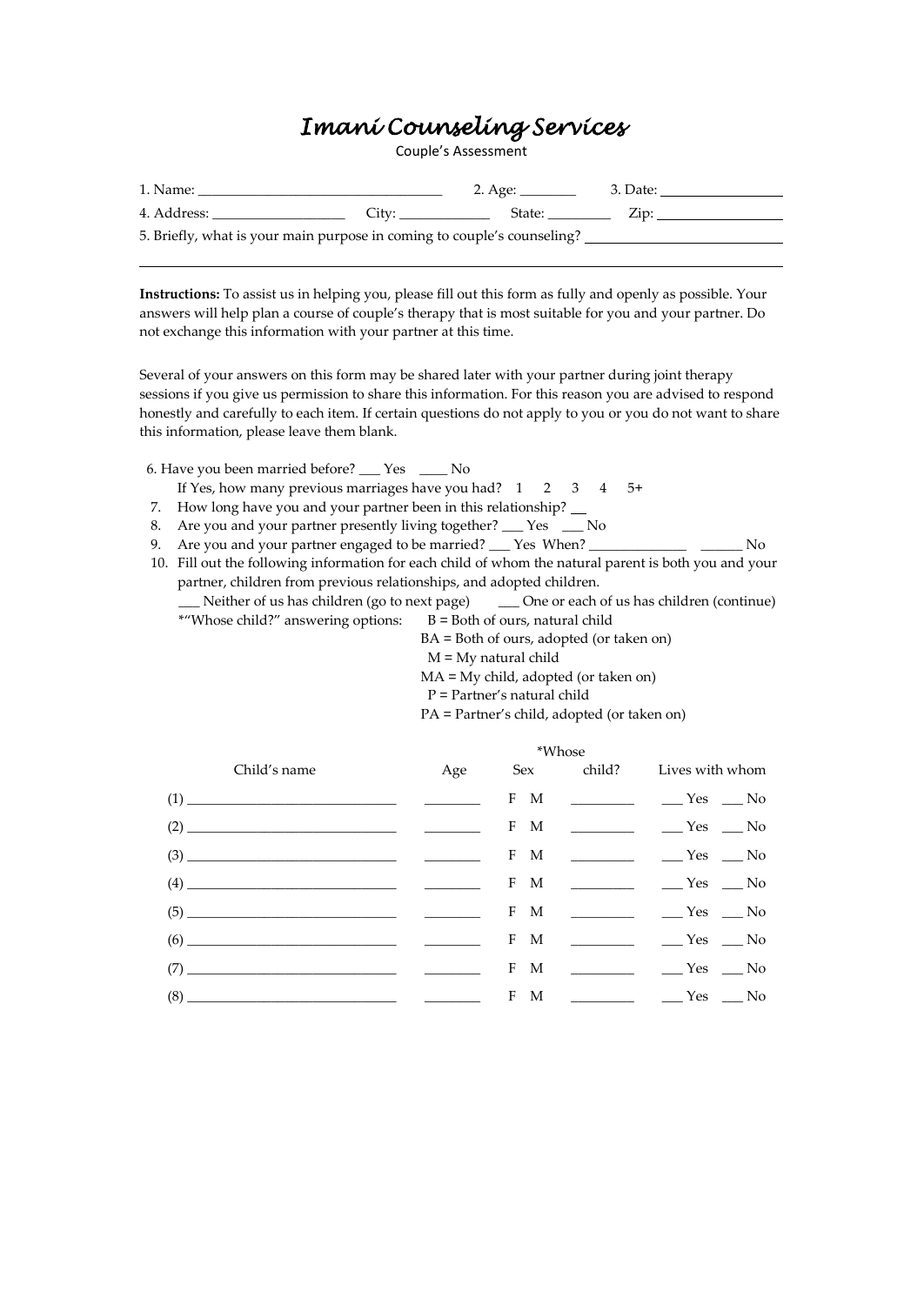| 11. List five qualities that initially attracted you |
|------------------------------------------------------|
| to your partner:                                     |
| (1)                                                  |

|--|

| (3)            |  |  |
|----------------|--|--|
| $\overline{A}$ |  |  |

- $(5)$   $\overline{\phantom{a}}$
- 12. List four negative concerns that you initially had in the relationship:

| (1) |     |  |  |
|-----|-----|--|--|
|     | (2) |  |  |
| (3) |     |  |  |
| (4) |     |  |  |

13. List five present positive attributes of your partner:

| (1) |  |  |
|-----|--|--|
|     |  |  |
|     |  |  |
|     |  |  |
|     |  |  |
|     |  |  |

14. List five present negative attributes of your partner:

| $\left(4\right)$ |  |  |
|------------------|--|--|
|                  |  |  |
|                  |  |  |

15. List five things you do (or could do) to make the marriage more fulfilling for your partner:

 $(1) \begin{tabular}{l} \hline \rule[1pt]{1em}{1.2pt} \multicolumn{1}{c}{} & \multicolumn{1}{c}{} & \multicolumn{1}{c}{} \\ \multicolumn{1}{c}{} & \multicolumn{1}{c}{} & \multicolumn{1}{c}{} & \multicolumn{1}{c}{} \\ \multicolumn{1}{c}{} & \multicolumn{1}{c}{} & \multicolumn{1}{c}{} & \multicolumn{1}{c}{} \\ \multicolumn{1}{c}{} & \multicolumn{1}{c}{} & \multicolumn{1}{c}{} & \multicolumn{1}{c}{} \\ \multicolumn{1}{c}{} & \multicolumn{1}{c}{} & \multicolumn{$  $(2) \qquad \qquad \overbrace{\qquad \qquad }^{(2)}$  $(3) \qquad \qquad \overbrace{\qquad \qquad }^{(3)}$  $\qquad \qquad (4) \qquad \qquad \overbrace{\qquad \qquad }^{(4)}$ 

Does your partner still possess this trait?

| Yes | No |
|-----|----|
| Yes | No |
| Yes | No |
| Yes | No |
| Yes | No |

Does your partner still possess this trait?

| Yes | No |
|-----|----|
| Yes | No |
| Yes | No |
| Yes | No |

Do you often praise your partner for this trait?

| Yes | No |
|-----|----|
| Yes | No |
| Yes | No |
| Yes | No |
| Yes | No |

Do you nag your partner about this trait?

| Yes | No |
|-----|----|
| Yes | No |
| Yes | No |
| Yes | No |
| Yes | No |

Do you often implement this behavior?

| Yes | No |
|-----|----|
| Yes | No |
| Yes | No |
| Yes | No |
| Yes | No |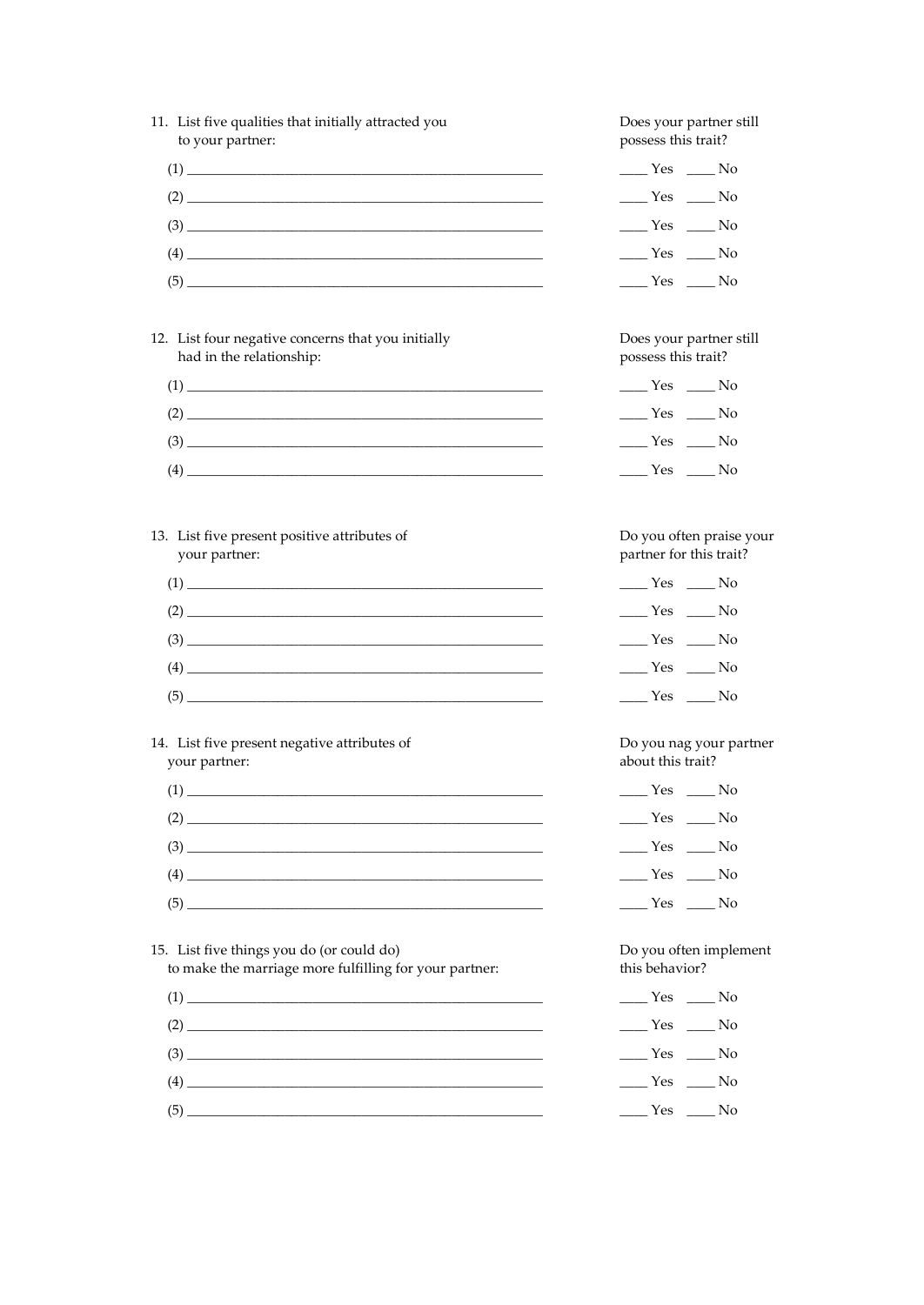

| $\alpha$ . List live expectations of diealits you had about<br>relationships before you met your partner: | TIAS UIIS DUCIT<br>fulfilled?                    |
|-----------------------------------------------------------------------------------------------------------|--------------------------------------------------|
|                                                                                                           | $\rule{1em}{0.15mm}$ Yes $\rule{1em}{0.15mm}$ No |
|                                                                                                           | $\rule{1em}{0.15mm}$ Yes $\rule{1em}{0.15mm}$ No |
|                                                                                                           | $\rule{1em}{0.15mm}$ Yes $\rule{1em}{0.15mm}$ No |
|                                                                                                           | $Yes$ No                                         |
|                                                                                                           | $Yes$ No                                         |

18. On a scale of 1 to 5, rate the following items as they pertain to:

(1) The present state of the relationship

(2) Your need or desire for it

(3) Your partner's need or desire for it

# **Circle the Appropriate Response for Each (If not applicable, leave blank.)**

|                           | Present state of | Your need   | Partner need |  |  |  |  |
|---------------------------|------------------|-------------|--------------|--|--|--|--|
|                           | the relationship | or desire   | or desire    |  |  |  |  |
|                           | Poor Great       | High<br>Low | High<br>Low  |  |  |  |  |
| $(1)$ Affection           | 1 2 3 4 5        | 1 2 3 4 5   | 1 2 3 4 5    |  |  |  |  |
| (2) Childrearing rules    | 1 2 3 4 5        | 1 2 3 4 5   | 1 2 3 4 5    |  |  |  |  |
| (3) Commitment together   | 1 2 3 4 5        | 1 2 3 4 5   | 1 2 3 4 5    |  |  |  |  |
| (4) Communication         | 1 2 3 4 5        | 1 2 3 4 5   | 1 2 3 4 5    |  |  |  |  |
| (5) Emotional closeness   | 1 2 3 4 5        | 1 2 3 4 5   | 1 2 3 4 5    |  |  |  |  |
| (6) Financial security    | 1 2 3 4 5        | 1 2 3 4 5   | 1 2 3 4 5    |  |  |  |  |
| (7) Honesty               | 1 2 3 4 5        | 1 2 3 4 5   | 1 2 3 4 5    |  |  |  |  |
| (8) Housework sharing     | 1 2 3 4 5        | 1 2 3 4 5   | 1 2 3 4 5    |  |  |  |  |
| $(9)$ Love                | 1 2 3 4 5        | 1 2 3 4 5   | 1 2 3 4 5    |  |  |  |  |
| (10) Physical attraction  | 1 2 3 4 5        | 1 2 3 4 5   | 1 2 3 4 5    |  |  |  |  |
| (11) Religious commitment | 1 2 3 4 5        | 1 2 3 4 5   | 1 2 3 4 5    |  |  |  |  |
| (12) Respect              | 1 2 3 4 5        | 1 2 3 4 5   | 1 2 3 4 5    |  |  |  |  |
| (13) Sexual fulfillment   | 1 2 3 4 5        | 1 2 3 4 5   | 1 2 3 4 5    |  |  |  |  |
| (14) Social life together | 1 2 3 4 5        | 1 2 3 4 5   | 1 2 3 4 5    |  |  |  |  |
| (15) Time together        | 1 2 3 4 5        | 1 2 3 4 5   | 1 2 3 4 5    |  |  |  |  |
| $(16)$ Trust              | 1 2 3 4 5        | 1 2 3 4 5   | 1 2 3 4 5    |  |  |  |  |
| Other (specify)           |                  |             |              |  |  |  |  |
|                           | 1 2 3 4 5        | 1 2 3 4 5   | 1 2 3 4 5    |  |  |  |  |
|                           | 1 2 3 4 5        | 1 2 3 4 5   | 1 2 3 4 5    |  |  |  |  |
|                           | 1 2 3 4 5        | 1 2 3 4 5   | 1 2 3 4 5    |  |  |  |  |
|                           | 1 2 3 4 5        | 1 2 3 4 5   | 1 2 3 4 5    |  |  |  |  |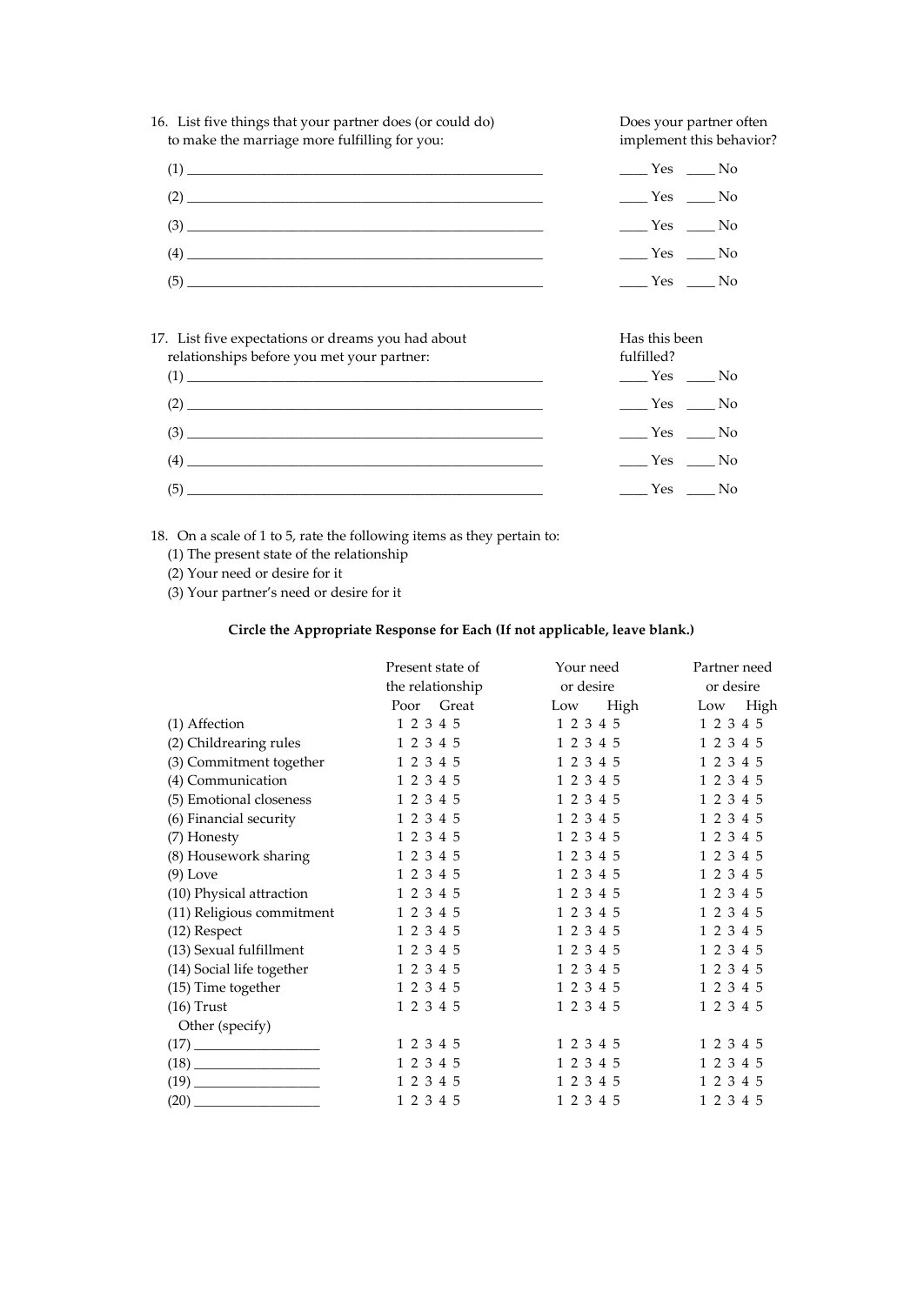# 19. For couples living together. Which partner spends more time conducting the following activities?

# **Circle the Appropriate Response for Each (If not applicable, leave blank.)**

 $(M = Me \ P = Partner \ E = Equal time)$ 

|                          | Is this equitable (fair)?                                                  | Comments |
|--------------------------|----------------------------------------------------------------------------|----------|
| (1) Auto repairs         | $\mathbf P$<br>Е<br>М<br>$\rule{1em}{0.15mm}$ Yes $\rule{1em}{0.15mm}$ No  |          |
| (2) Child care           | $\mathbf M$<br>$\mathbf P$<br>$Y$ es<br>$\_\_$ No<br>Ε                     |          |
| (3) Child discipline     | M P<br>$\rule{1em}{0.15mm}$ Yes<br>Ε<br>No.                                |          |
| (4) Cleaning bathrooms   | $\mathbf P$<br>М<br>E<br>Yes<br>$\sim$ No                                  |          |
| (5) Cooking              | $\mathbf P$<br>М<br>No Yes No<br>E                                         |          |
| (6) Employment           | $\mathbf{P}$<br>M<br>E<br>$\rule{1em}{0.15mm}$ Yes $\rule{1em}{0.15mm}$ No |          |
| (7) Grocery shopping     | М<br>$\mathbf P$<br>$\rule{1em}{0.15mm}$ Yes $\rule{1em}{0.15mm}$ No<br>Ε  |          |
| (8) House cleaning       | M P<br>$Yes$ No<br>E                                                       |          |
| (9) Inside repairs       | $\mathbf{P}$<br>М<br>Yes No<br>E                                           |          |
| (10) Laundry             | $\mathbf P$<br>М<br>Ε<br>No Yes No                                         |          |
| (11) Making bed          | $\mathbf P$<br>$\rule{1em}{0.15mm}$ Yes<br>M<br>E<br>No.                   |          |
| (12) Outside repairs     | М<br>$\mathbf P$<br>$Yes$ Mo<br>Ε                                          |          |
| (13) Recreational events | M<br>$\mathbf{P}$<br>$Yes$ No<br>Е                                         |          |
| (14) Social activities   | $\mathbf{P}$<br>$Yes$ No<br>М<br>Ε                                         |          |
| (15) Sweeping kitchen    | $\mathbf P$<br>М<br>Ε<br>____ Yes ____ No                                  |          |
| (16) Taking out garbage  | $\rule{1em}{0.15mm}$ Yes<br>М<br>$\mathbf P$<br>$\_\_$ No<br>Ε             |          |
| (17) Washing dishes      | М<br>P<br>$\rule{1em}{0.15mm}$ Yes<br>Е<br>$\_\_$ No                       |          |
| (18) Yard work           | М<br>$\mathbf P$<br>$Yes$ No<br>Е                                          |          |
|                          | $\mathbf{P}$<br>E<br>$Yes$ No<br>М                                         |          |
|                          | $\mathbf{P}$<br>M<br>Е<br>____ Yes ____ No                                 |          |
|                          |                                                                            |          |

20. If some of the following behaviors take place only during MILD arguments, circle an "M" in the appropriate blanks. If they take place only during SEVERE arguments, circle an "S." If they take place during ALL arguments, circle an "A." Fill this out for you and your impression of your partner. If certain behaviors do not take place, leave them blank.

### **Circle the Appropriate Response for Each**

| $(M = Mild\ arguments\ only\ S = \text{Severe arguments only}\ A = All arguments)$ |       |            |                     |
|------------------------------------------------------------------------------------|-------|------------|---------------------|
| <b>Behavior</b>                                                                    | By me | By partner | Should this change? |
| (1) Apologize                                                                      | M S A | M S A      | Yes No              |
| (2) Become silent                                                                  | M S A | M S A      | Yes No              |
| (3) Bring up the past                                                              | M S A | M S A      | Yes No              |
| (4) Criticize                                                                      | M S A | M S A      | Yes No              |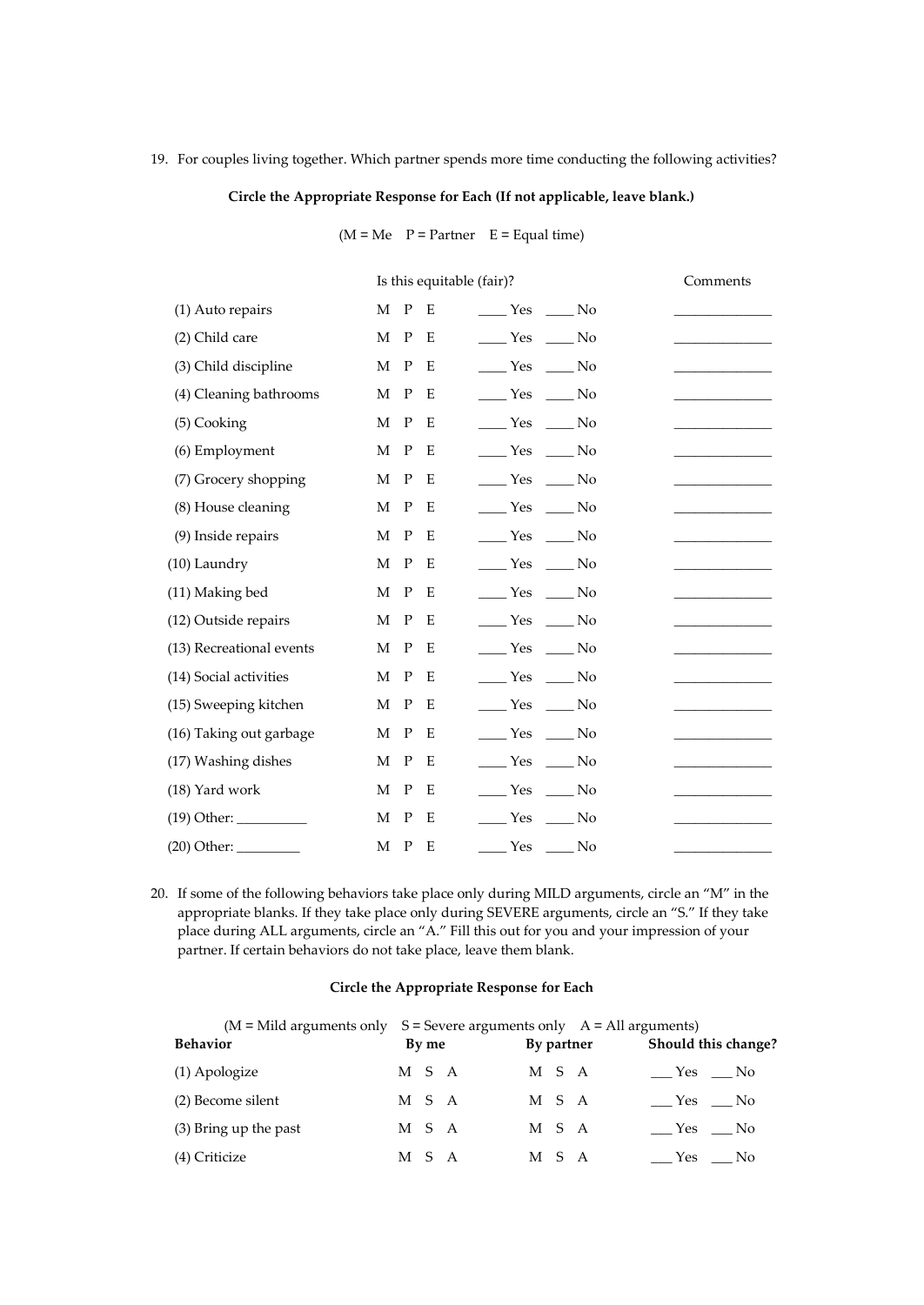| (5) Cruel accusations      | M           | S           | A              | M           | $\mathsf S$ | A            | <b>Yes</b><br>No                       |
|----------------------------|-------------|-------------|----------------|-------------|-------------|--------------|----------------------------------------|
| $(6)$ Cry                  | М           | S           | $\overline{A}$ | M           | $\mathsf S$ | A            | $Y$ es<br>$\sqrt{N}$                   |
| (7) Destroy property       | M           | S           | A              | M           | S           | A            | $Y$ es<br>$\sqrt{N}$                   |
| (8) Leave the house        | M           | S           | A              | М           | $\mathsf S$ | A            | Yes<br>$\sqrt{N}$                      |
| (9) Make peace             | $\mathbf M$ | S           | A              | М           | S           | A            | $\equiv$ Yes<br>$\_\_$ No              |
| (10) Moodiness             | M           | S           | $\mathbf{A}$   | M           | S           | $\mathbf{A}$ | $\mathbb{Z}$ Yes<br>$\equiv$ No        |
| (11) Not listen            | M           | S           | $\mathbf{A}$   | M           | S           | $\mathbf{A}$ | $\mathbf{Yes}$<br>$\sqrt{N}$           |
| (12) Physical abuse        | М           | S           | A              | М           | S           | A            | $\_\$ Yes<br>$\equiv$ No               |
| (13) Physical threats      | M           | S           | $\mathbf{A}$   | М           | $\mathsf S$ | A            | $Y$ es<br>$\sqrt{N}$                   |
| (14) Sarcasm               | M           | $\mathbf S$ | A              | М           | S           | A            | $\_\_\$ Yes<br>$\equiv$ No             |
| (15) Scream                | М           | S           | A              | M           | ${\sf S}$   | A            | $\equiv$ Yes<br>$\equiv$ No            |
| (16) Slam doors            | M           | $\mathsf S$ | $\mathbf{A}$   | М           | S           | $\mathbf{A}$ | $\_\_$ . Yes<br>$\_\_$ No              |
| (17) Speak irrationally    | М           | S           | A              | М           | ${\sf S}$   | A            | $\_\_\$ Yes<br>$\equiv$ No             |
| (18) Speak rationally      | M           | S           | A              | M           | $\mathsf S$ | A            | $\_\_\$ Yes<br>$\equiv$ No             |
| $(19)$ Sulk                | M           | S           | A              | М           | S           | A            | $\_\_\$ Yes<br>$\_\_$ No               |
| $(20)$ Swear               | M           | S           | A              | $\mathbf M$ | ${\sf S}$   | A            | $\rule{1em}{0.15mm}$ Yes<br>$\sqrt{N}$ |
| (21) Threaten breaking up  | М           | S           | A              | M           | S           | A            | $\frac{\ }{1}$ Yes<br>$\equiv$ No      |
| (22) Threaten to take kids | $\mathbf M$ | S           | $\mathbf{A}$   | М           | S           | A            | $\equiv$ Yes<br>$\equiv$ No            |
| (23) Throw things          | М           | S           | A              | М           | ${\sf S}$   | $\mathbf{A}$ | $\_\_\$ Yes<br>$\equiv$ No             |
| (24) Verbal abuse          | М           | S           | A              | М           | ${\sf S}$   | A            | $\frac{\ }{1}$ Yes<br>$\equiv$ No      |
| $(25)$ Yell                | М           | S           | A              | М           | S           | A            | $\_\_$ Yes<br>$\equiv$ No              |
|                            | М           | S           | A              | М           | S           | A            | $\_\_$ Yes<br>$\equiv$ No              |
|                            | М           | S           | A              | М           | S           | A            | Yes<br>$\equiv$ No                     |
| (28)                       | М           | S           | Α              | М           | S           | A            | $\mathbb{Z}$ Yes<br>$\equiv$ No        |

21. How often do you have: Mild arguments?

Severe arguments?

22. When a MILD argument is over 23. When a SEVERE argument is over how do you usually feel? how do you usually feel?

- \_\_\_ Anxious \_\_\_ Nauseous \_\_\_ Anxious \_\_\_ Nauseous
- \_\_\_ Childish \_\_\_ Numb \_\_\_ Childish \_\_\_ Numb
- \_\_\_ Defeated \_\_\_ Regretful \_\_\_ Defeated \_\_\_ Regretful
- \_\_\_ Depressed \_\_\_ Relieved \_\_\_ Depressed \_\_\_ Relieved
- \_\_ Guilty \_\_\_\_ Stupid \_\_\_ Guilty \_\_\_ Guilty \_\_\_ Stupid
- \_\_ Happy \_\_\_\_ Victimized \_\_\_\_ Happy \_\_\_\_ Victimized
- \_\_\_ Hopeless \_\_\_ Worthless \_\_\_ Hopeless \_\_\_ Worthless
- \_\_\_ Irritable \_\_\_ Irritable
- **Check Appropriate Responses Check Appropriate Responses**
- \_\_\_ Angry \_\_\_ \_\_ Lonely \_\_\_\_ \_\_\_ Angry \_\_\_\_ Lonely
	-
	-
	-
	-
	-
	-
	-
	-
	-